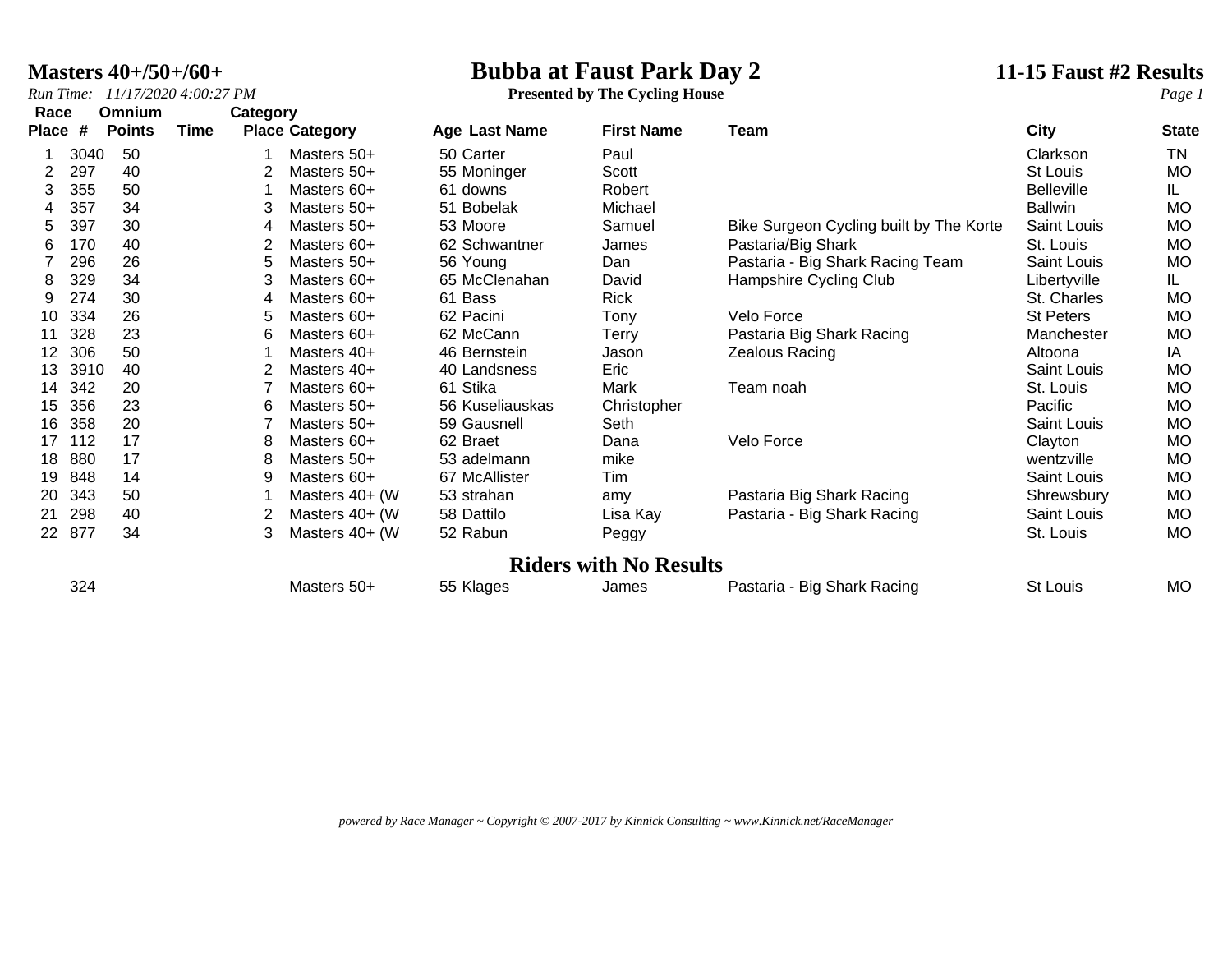### **Singlespeed Bubba at Faust Park Day 2 11-15 Faust #2 Results**

*Run Time: 11/17/2020 4:00:27 PM* **Presented by The Cycling House** *Page 1* **Race Omnium Category Place Category Age Last Name First Name Team City City State** 

1 876 50 1 Singlespeed 27 Kukla Brian Brian Columbia Columbia MO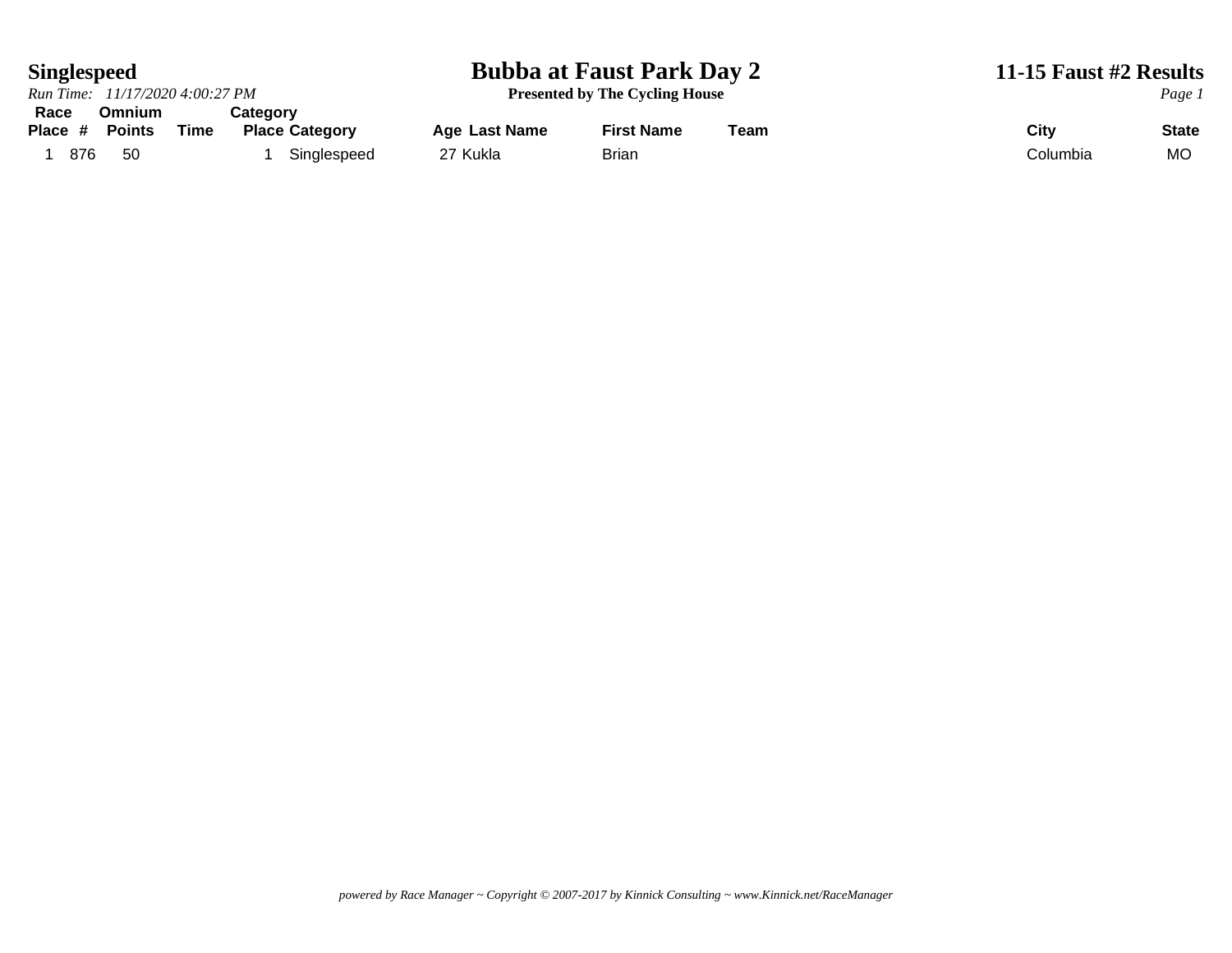# **Juniors**<br> **Bubba at Faust Park Day 2** 11-15 Faust #2 Results<br> **Presented by The Cycling House**

| The Cycling House<br>11/17/2020 4:00:27 PM<br>Run Time:<br>Presented by | Page |  |
|-------------------------------------------------------------------------|------|--|
|-------------------------------------------------------------------------|------|--|

| Race<br>Place # | Omnium<br><b>Points</b> | Time | Category | <b>Place Category</b> | <b>Age Last Name</b> | <b>First Name</b> | Team                       | City              | <b>State</b> |
|-----------------|-------------------------|------|----------|-----------------------|----------------------|-------------------|----------------------------|-------------------|--------------|
| 291             | -50                     |      |          | <b>Juniors</b>        | 12 Johnson           | Riley             |                            | Columbia          | MO           |
| 367             | -40                     |      |          | Juniors               | 15 Baugh             | Logan             |                            | St. Charles       | MO           |
| 305             | 34                      |      |          | Juniors               | 14 Bernstein         | Cooper            | Spin Development Race Team | Altoona           | ΙA           |
| 326<br>4        | 30                      |      |          | Juniors               | 13 Lembke            | Carter            |                            | Columbia          | MO           |
| 364<br>5.       | 26                      |      | b.       | Juniors               | 17 Stafford          | Andrew            | <b>TW Carbon Racing</b>    | O Fallon          | MО           |
| 370<br>6.       | 23                      |      | 6.       | Juniors               | 15 Chase             | Neftali           | Chase Law/ChaseNet         | Saint Louis       | MO           |
| 882             | 20                      |      |          | Juniors               | 6 Dickerson          | <b>Brayden</b>    |                            | <b>Belleville</b> | IL           |
|                 |                         |      |          |                       |                      |                   |                            |                   |              |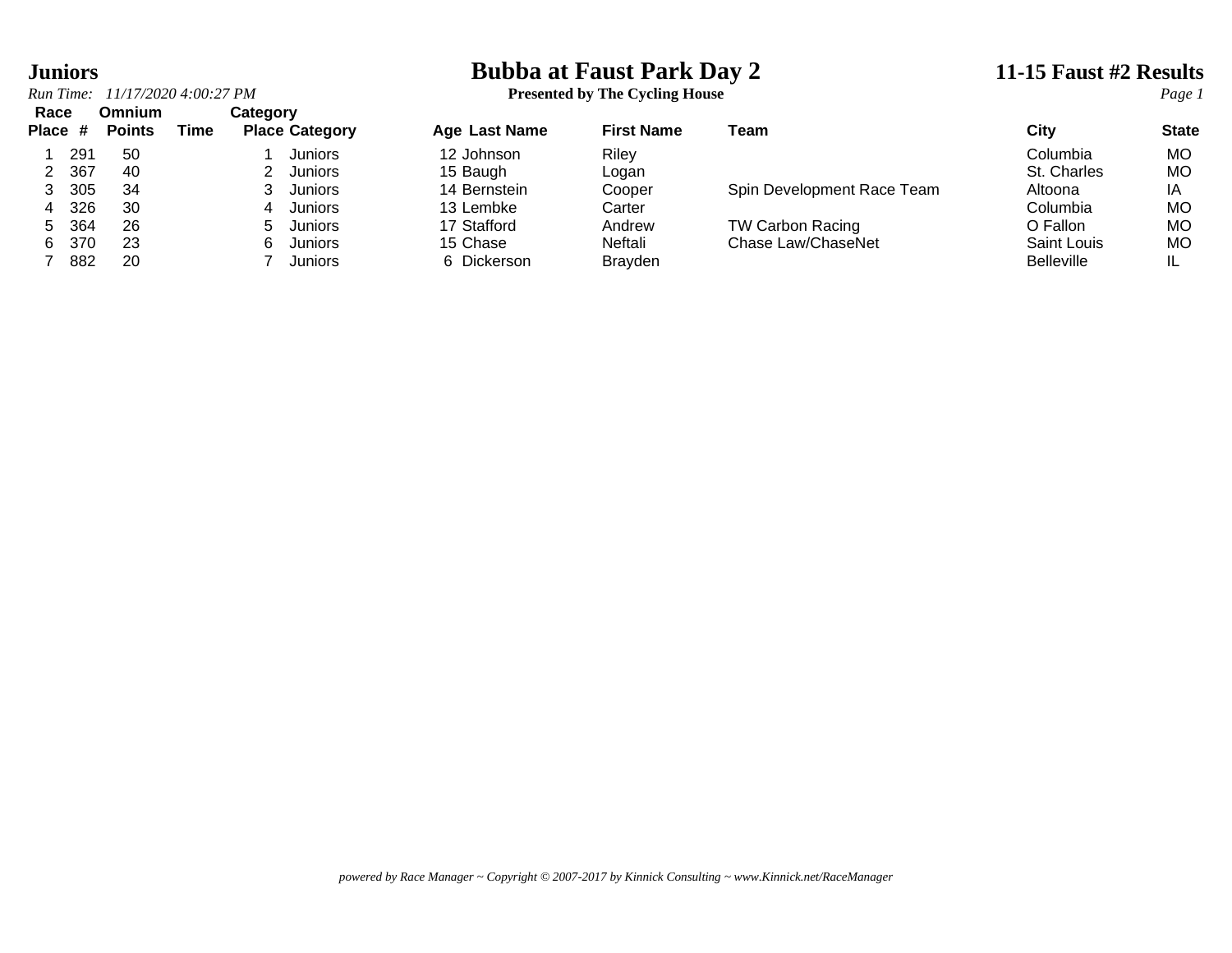## *Run Time:*  $11/17/20204:00:27 PM$

# **Women A**<br> **Bubba at Faust Park Day 2**<br> **Presented by The Cycling House**<br> **Presented by The Cycling House**<br> **Presented by The Cycling House**

| <b>Presented by The Cycling House</b> |  |  |  |
|---------------------------------------|--|--|--|
|---------------------------------------|--|--|--|

| Race    |      | Omnium        |      | Categorv |                       |               |                               |                                  |                    |              |
|---------|------|---------------|------|----------|-----------------------|---------------|-------------------------------|----------------------------------|--------------------|--------------|
| Place # |      | <b>Points</b> | Time |          | <b>Place Category</b> | Age Last Name | <b>First Name</b>             | Team                             | City               | <b>State</b> |
|         | 340  | -50           |      |          | Women's A             | 54 Siegel     | <b>Britta</b>                 |                                  | St Louis           | MO           |
|         | 187  | -40           |      |          | Women's A             | 40 Wilger     | Jamie                         |                                  | St. Louis          | MO           |
|         | 2920 | -34           |      |          | Women's A             | 53 Bragg      | Stacy                         | Pastaria - Big Shark Racing Team | <b>Saint Louis</b> | МO           |
|         |      |               |      |          |                       |               | <b>Riders with No Results</b> |                                  |                    |              |
|         | 303  |               |      |          | Women's A             | 40 Bax        | Carrie                        | Move Up Off Road                 | Ashland            | MO           |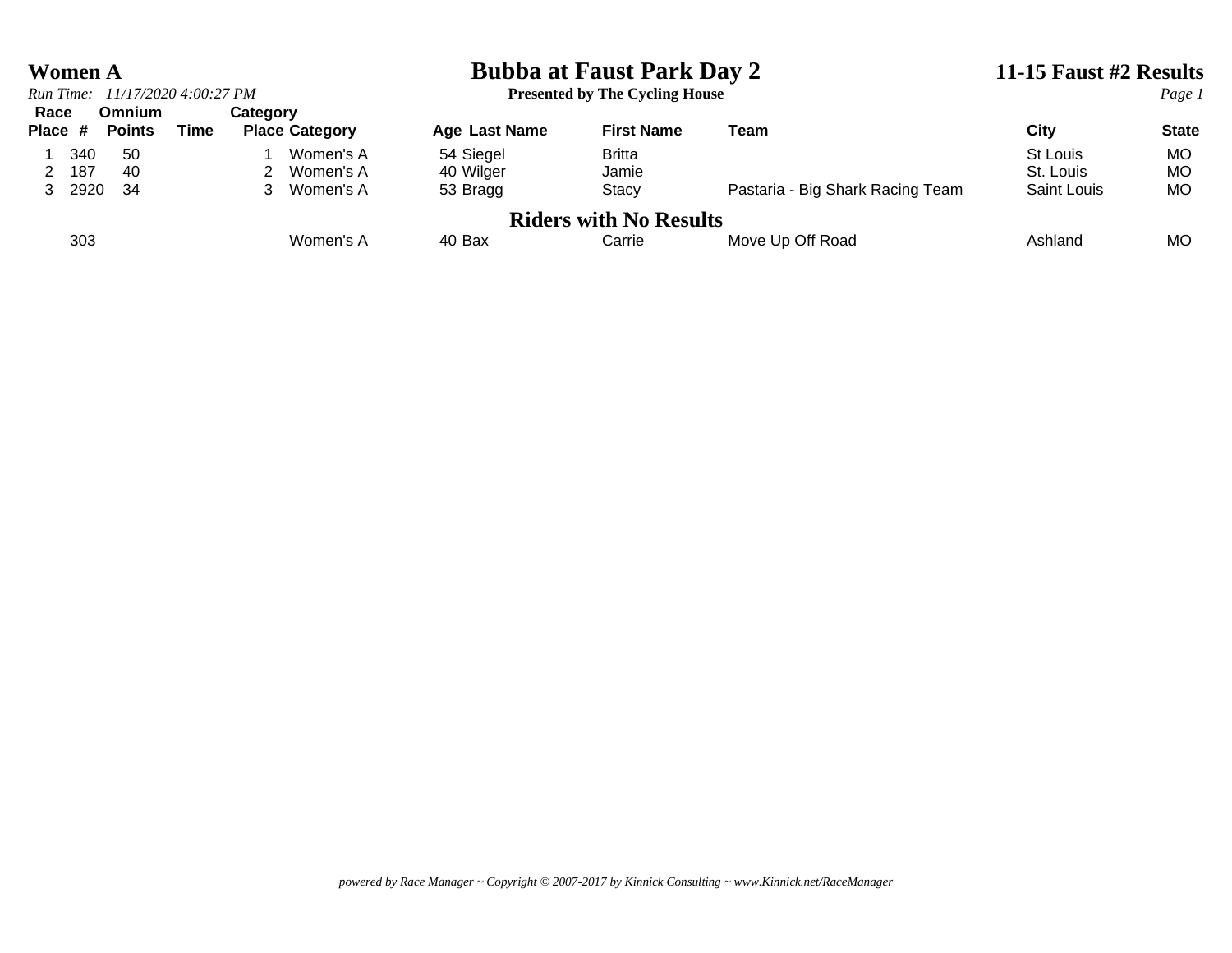## **Women B**<br> **Bubba at Faust Park Day 2** 11-15 Faust #2 Results<br> **Bubba at Faust Park Day 2** 11-15 Faust #2 Results<br> **Page 1**

**Presented by The Cycling House** 

| Race    |      | Omnium        |      | Category |                       |                  |                               |                         |                    |              |
|---------|------|---------------|------|----------|-----------------------|------------------|-------------------------------|-------------------------|--------------------|--------------|
| Place # |      | <b>Points</b> | Time |          | <b>Place Category</b> | Age Last Name    | <b>First Name</b>             | Team                    | City               | <b>State</b> |
|         | 3380 | 50            |      |          | Women's B             | 21 Schnettgoecke | Nicolette                     |                         | St Louis           | <b>MO</b>    |
| 2 395   |      | 40            |      |          | 2 Women's B           | 99 Artison       | Elle                          |                         |                    |              |
| 3 374   |      | 34            |      |          | 3 Women's B           | 36 Cushard       | Courtney                      |                         | Saint Louis        |              |
| 4       | 293  | 30            |      |          | 4 Women's B           | 34 Cooper        | Lory                          | Road Crew Coffee Racing | St. Louis          | MO           |
| 5       | 307  | 26            |      |          | 5 Women's B           | 46 Bernstein     | Kerrie                        | Zealous Racing          | Altoona            | ΙA           |
| 6.      | 3470 | -23           |      | 6.       | Women's B             | 34 Yanchilina    | Anastasia                     |                         | St. Louis          | MO           |
|         |      |               |      |          |                       |                  | <b>Riders with No Results</b> |                         |                    |              |
|         | 372  |               |      |          | Women's B             | 31 Crumley       | Marv                          |                         | <b>Saint Louis</b> |              |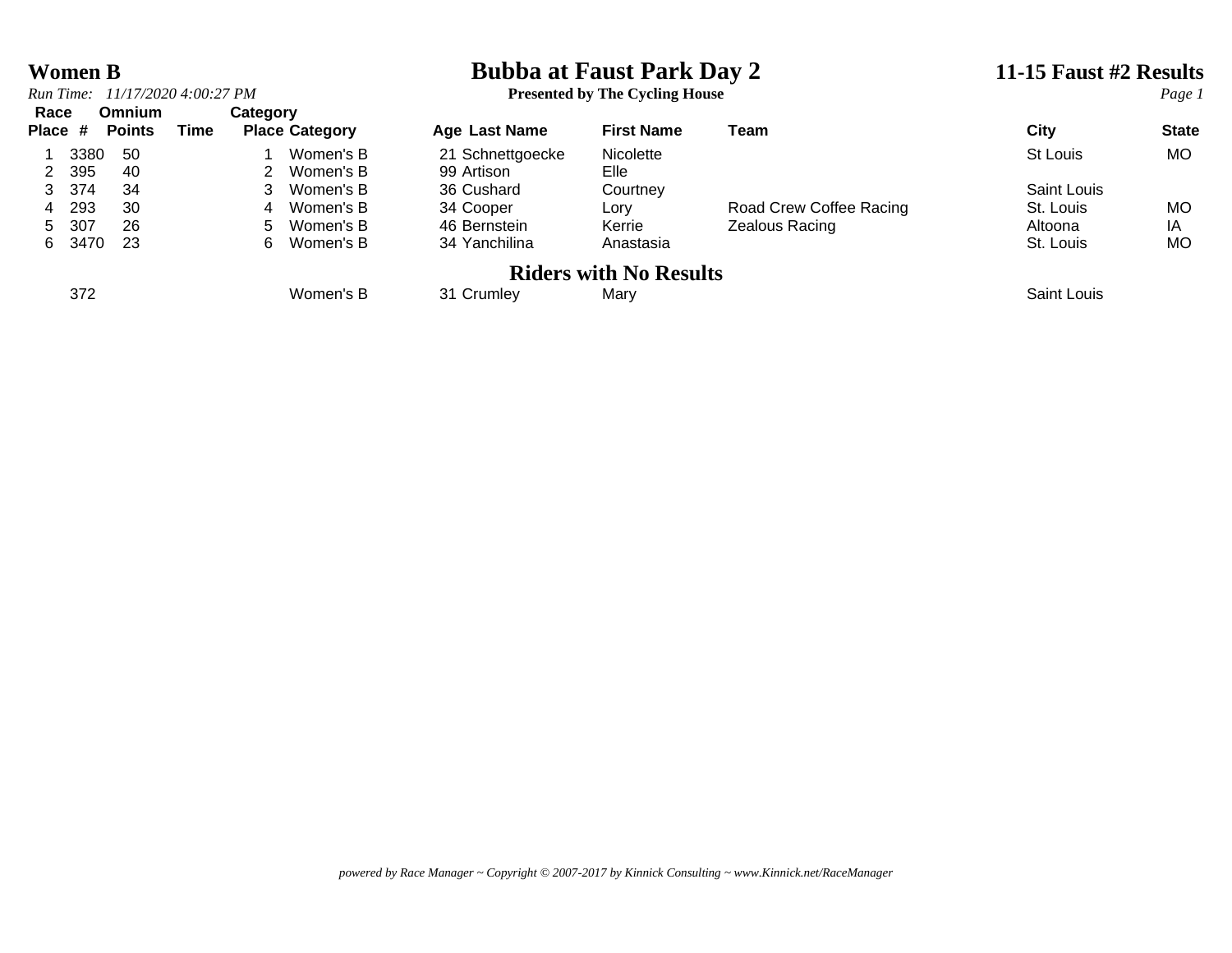### **C race Bubba at Faust Park Day 2 11-15 Faust #2 Results**

| Run Time:      |      |               | 11/17/2020 4:00:27 PM |                 |                       | <b>Presented by The Cycling House</b> |                               |                                  |               | Page 1       |
|----------------|------|---------------|-----------------------|-----------------|-----------------------|---------------------------------------|-------------------------------|----------------------------------|---------------|--------------|
| Race           |      | Omnium        |                       | Category        |                       |                                       |                               |                                  |               |              |
| <b>Place</b>   | #    | <b>Points</b> | Time                  |                 | <b>Place Category</b> | Age Last Name                         | <b>First Name</b>             | Team                             | <b>City</b>   | <b>State</b> |
|                | 30   | 50            |                       |                 | C Race                | 46 Collier                            | Tom                           |                                  | Saint Louis   | MO.          |
|                | 286  | 40            |                       | 2               | C Race                | 35 Kemmis                             | Michael (Sean)                |                                  | Saint Louis   | <b>MO</b>    |
| 3              | 3510 | 34            |                       | 3               | C Race                | 21 Nilsen                             | Kristian                      |                                  | Saint Louis   | MO.          |
|                | 369  | 30            |                       | 4               | C Race                | 51 Chase                              | Matthew                       | Chase Law/ChaseNet               | Saint Louis   | МO           |
| 5              | 377  | 26            |                       | 5               | C Race                | 41 Mcloed                             | Jeremy                        |                                  | Saint Louis   | <b>MO</b>    |
| 6              | 325  | 23            |                       | 6               | C Race                | 55 Kusterer                           | Robert                        | Pastaria - Big Shark Racing Team | St Louis      | MO.          |
|                | 883  | 20            |                       |                 | C Race                | 16 finch                              | sam                           |                                  | St. Louis     | <b>MO</b>    |
| 8              | 3050 | 17            |                       | 8               | C Race                | 14 Bernstein                          | Cooper                        | Spin Development Race Team       | Altoona       | IA           |
| 9              | 58   | 14            |                       | 9               | C Race                | 46 Rowold                             | David                         | Pastaria                         | Saint Charles | MO.          |
| 10             | 3660 | 12            |                       |                 | 10 C Race             | 25 Meyer                              | Stephan                       |                                  | Saint Iouis   | <b>MO</b>    |
|                | 884  | 10            |                       |                 | 11 C Race             | 54 Anderson                           | Rob                           |                                  | Clayton       | MO.          |
| 12             | 2950 | 9             |                       | 12 <sup>2</sup> | C Race                | 48 Reams                              | Jud                           |                                  | Centrailia    | <b>MO</b>    |
| 13             | 290  | 8             |                       |                 | 13 C Race             | 36 Helvey                             | John                          |                                  | Saint Louis   | <b>MO</b>    |
| 14             | 3810 |               |                       |                 | 14 C Race             | 41 Kopler                             | <b>Bob</b>                    |                                  | Saint Louis   | MO.          |
| 15             | 3300 | 6             |                       | 15              | C Race                | 59 Miller                             | James                         |                                  | Kirkwood      | <b>MO</b>    |
| 16             | 3680 | 5             |                       | 16              | C Race                | 25 Bakus                              | Alex                          |                                  | Saint Louis   | <b>MO</b>    |
| 17             | 344  |               |                       | 17              | C Race                | 58 Sweetin                            | Shawn                         |                                  | Defiance      | <b>MO</b>    |
| 18             | 321  | 3             |                       |                 | 18 C Race             | 20 kessler                            | Linus                         |                                  | Saint Louis   | MO.          |
| 19             | 322  | 2             |                       |                 | 19 C Race             | 52 Kessler                            | Matt                          |                                  | Saint Louis   | MO.          |
| <b>DNF 335</b> |      | 0             |                       |                 | DNF C Race            | 21 Roberts                            | Jeremy                        | <b>SBR Rockr</b>                 | Wildwood      | MO.          |
|                |      |               |                       |                 |                       |                                       | <b>Riders with No Results</b> |                                  |               |              |
|                | 3400 |               |                       |                 | C Race                | 54 Siegel                             | <b>Britta</b>                 |                                  | St Louis      | <b>MO</b>    |

*powered by Race Manager ~ Copyright © 2007-2017 by Kinnick Consulting ~ www.Kinnick.net/RaceManager*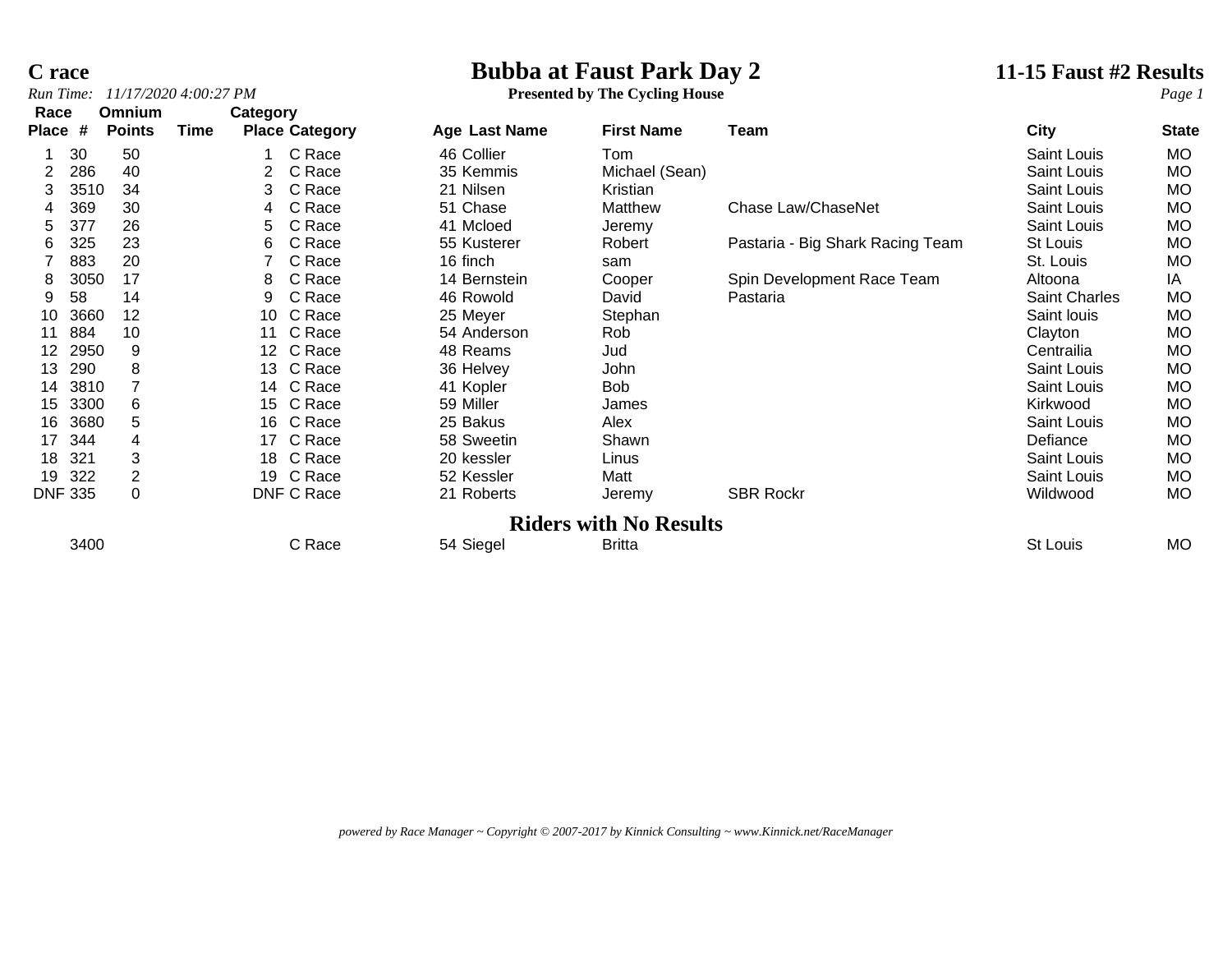# **B race**<br> **Bubba at Faust Park Day 2**<br> **Bubba at Faust Park Day 2**<br> **Presented by The Cycling House**<br> **Presented by The Cycling House**

*Run Time: 11/17/2020 4:00:27 PM* **Presented by The Cycling House** *Page 1*

| Race  |      | Omnium        |      | Category        |                       |                   |                   |                                  |                 |              |
|-------|------|---------------|------|-----------------|-----------------------|-------------------|-------------------|----------------------------------|-----------------|--------------|
| Place | #    | <b>Points</b> | Time |                 | <b>Place Category</b> | Age Last Name     | <b>First Name</b> | Team                             | <b>City</b>     | <b>State</b> |
|       | 304  | 0             |      |                 | <b>B</b> Race         | 50 Carter         | Paul              |                                  | Clarkson        | ΤN           |
| 2     | 3490 | 0             |      | $\overline{2}$  | <b>B</b> Race         | 99 Martin         | Johnny            |                                  | Saint Louis     | <b>MO</b>    |
| 3     | 886  | 0             |      | 3               | <b>B</b> Race         | 17 Zenor          | Hayden            |                                  | University City | МO           |
|       | 285  | 0             |      | 4               | <b>B</b> Race         | 39 Link           | Michael           |                                  | Columbia        | <b>MO</b>    |
| 5.    | 287  | 0             |      | 5               | <b>B</b> Race         | 41 Beals          | Joseph            |                                  | St Louis        | <b>MO</b>    |
| 6     | 373  | 0             |      | 6               | <b>B</b> Race         | 33 Roeleveld      | Matthew           |                                  | Saint Louis     | <b>MO</b>    |
|       | 288  | 0             |      |                 | <b>B</b> Race         | 55 Olson          | Greg              |                                  | Saint Louis     | MO           |
| 8     | 3840 | 0             |      | 8               | <b>B</b> Race         | 50 Westerbeck     | <b>Brett</b>      |                                  | Saint Louis     |              |
| 9     | 3220 | 0             |      | 9               | <b>B</b> Race         | 52 Kessler        | Matt              |                                  | Saint Louis     | MO.          |
| 10    | 337  | 0             |      | 10              | <b>B</b> Race         | 50 Kobush         | Travis            |                                  | Martinsburg     | <b>MO</b>    |
| 11    | 13   | 0             |      | 11              | <b>B</b> Race         | 52 Weiss          | Michael           | Pastaria - Big Shark Racing Team | Saint Louis     | <b>MO</b>    |
| 12    | 8450 | 0             |      | 12 <sup>°</sup> | <b>B</b> Race         | 21 Cherenson      | Daniel            |                                  | Saint Louis     | МO           |
| 13    | 3150 | 0             |      | 13              | <b>B</b> Race         | 52 Martin         | Robert            | Pastaria - Big Shark Racing Team | Saint Louis     | <b>MO</b>    |
| 14    | 91   | 0             |      | 14              | <b>B</b> Race         | 53 Monjauze       | Marc              |                                  | University City | <b>MO</b>    |
| 15    | 800  | 0             |      | 15              | <b>B</b> Race         | 48 Schellenberger | Kurt              |                                  | Columbia        | <b>MO</b>    |
| 16    | 378  | 0             |      | 16              | <b>B</b> Race         | 37 Brewer         | Daniel            |                                  | Saint Louis     | MO           |
| 17    | 54   | 0             |      | 17              | <b>B</b> Race         | 56 Dooley         | Tim               |                                  | St. Louis       | МO           |
| 18    | 392  | 0             |      | 18              | B Race                | 49 TerMaat        | Brian             |                                  | Eureka          | <b>MO</b>    |
| 19    | 3401 | $\Omega$      |      | 19              | <b>B</b> Race         | 54 Siegel         | <b>Britta</b>     |                                  | St Louis        | <b>MO</b>    |
| 20    | 8840 | 0             |      | 20              | <b>B</b> Race         | 54 Anderson       | Rob               |                                  | Clayton         | МO           |